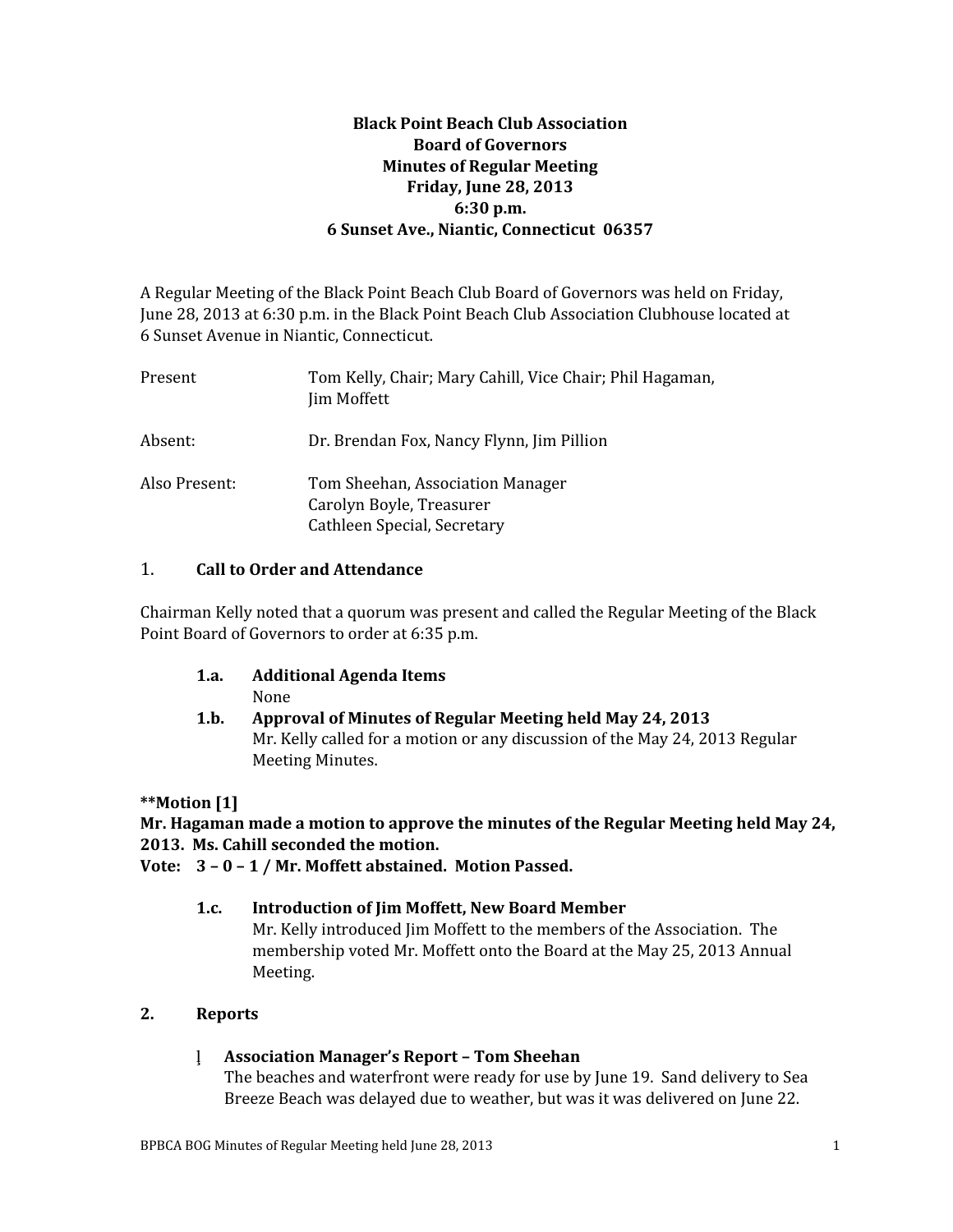Daily grooming began June 22.

The July  $4<sup>th</sup>$  picnic and parade are planned for Thursday, July 4. The House and Garden tour will be held Friday, July 12. The bonfire on Main Beach will be held on Saturday, July 20, to coincide with East Lyme Day. The fire will be lit at 8:00 p.m. and extinguished at 11:00 p.m.

Maura Stamm is working on a boating program again this year. DEEP offers a free course which consists of three sessions and a test. They require that we advertise to outsiders. Ms. Stamm also contacted a private instructor, but the fee would be \$125 per person for one four-hour session. Mr. Sheehan will provide updates as Ms. Stamm acquires more information.

Club registration is scheduled for Sunday, June 30, 12:00 p.m. to 1:00 p.m. at the clubhouse.

Complaints have been received regarding speeding and failure to stop at stop signs. All crosswalks and stop lines will be repainted by the Town. Painting was supposed to be completed in June but was delayed due to weather. A new crosswalk will be added to Indianola and East Shore Drive.

Complaints also have been received regarding advertising signs posted on properties. Contractors may post signs on a property while they are working there, but all signs should be removed once the work is completed.

The Zoning Commission will be sending out letters regarding overgrown hedges. Some are causing dangerous situations. Mr. Sheehan asked the members to trim their own hedges and ask neighbors to trim theirs.

The numerous storms over the past year have moved the stones that line the waterfront and piers. Rocks that were in the same place for years have become dislodged and can create a dangerous situation for anyone climbing on the rocks or jumping into the water. Mr. Sheehan asked for everyone's help in educating people about this danger.

Mr. Sheehan would appreciate the help of volunteers for small painting projects, planting, and general cleanup of BPBCA property.

A police officer will patrol the area from 8:00 p.m. until 12:00 a.m. Friday and Saturday.

#### **Treasurer's Report – Carolyn Boyle**

The financial report as of June 28, 2013 was reviewed. This is the final report of the current fiscal year, which ends June 30, 3013. Total income budgeted was \$239,450; we took in \$201,557. There is \$13,228 in the checking account and \$15,918 in the long-term capital account for a total of \$29,146 with a few more bills for the current fiscal year expected.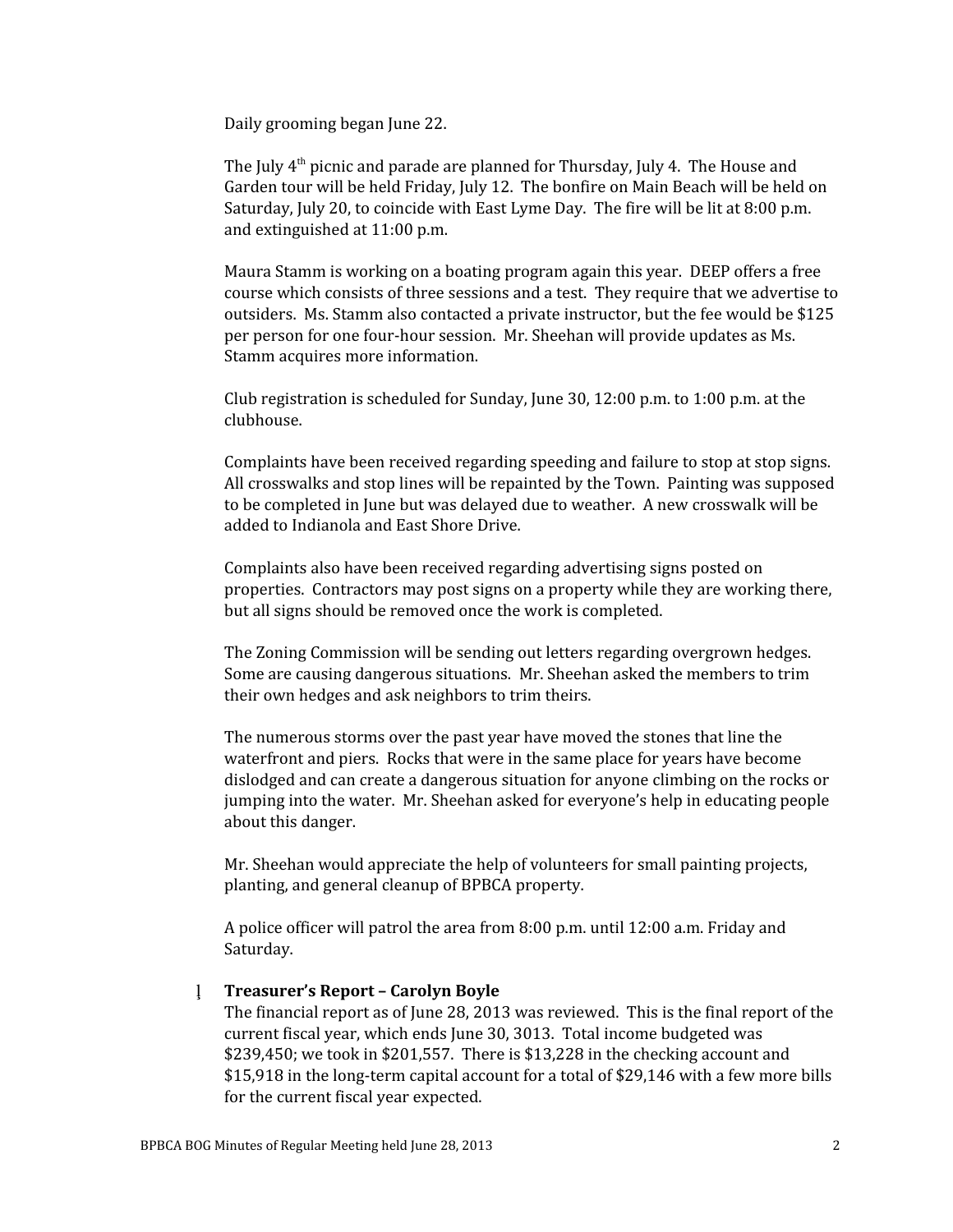## **Tax Collector's Report – Carolyn Boyle for Ruth Ames**

Ms. Boyle read a letter and report from Ruth Ames who was away on a trip that was planned long before she was appointed Tax Collector.

The letter reported that tax bills for grand list year 2012 were sent out in early June. Accounts with outstanding balances were included in the letter. Liens for those accounts were filed, and the East Lyme Tax Collector was advised of the delinquencies in order to "piggyback" efforts to collect on the same accounts.

Ms. Boyle noted that although on paper there is only \$29,146 in the BPBCA accounts, we have an additional \$107,996.90 from taxes as of July 1.

#### **Chair's Report – Tom Kelly**

The Zoning Commission has advertised for the ZEO position. Two people have been interviewed. Ned Cosgrove will remain the Interim ZEO until someone is hired.

### **Ex Officio to Zoning – Mary Cahill**

Two members of the Zoning Commission are coming up for reappointment - Sharon Sklar and John Manuck. Ms. Sklar is willing to serve another term; however, Mr. Manuck has decided he will not. The Commission does have three alternates, so they will still have a full commission. Ms. Cahill encouraged all Board members to suggest names of nominees for the Zoning Commission.

#### **\*\* Motion [2]**

**Ms. Cahill made a motion to reappoint Ms. Sharon Sklar as a regular member of the Zoning Commission for another three-year term.**

**Mr. Hagaman seconded the motion.**

## **Vote: 4 – 0 – 0. Motion Passed.**

#### **Ex Officio to Zoning Board of Appeals – Tom Kelly**

Mr. Kelly reported that the only outstanding litigation is the Lowney case. A decision is expected soon. This case accounts for the bulk of the legal fees included in the Treasurer's report.

#### **3. New Business**

 **Request by an Association member to set up payment plan for delinquent taxes.**

Mr. Kelly received a request from a member who would like to establish a payment plan for delinquent taxes. The matter was tabled for discussion in Executive Session.

 **Capital Improvements Members/Committee Assignment Discussions** Tom Kelly and Jim Moffett volunteered to be on the Capital Improvements Committee. The Committee will make recommendations to the Board.

## **Job Descriptions**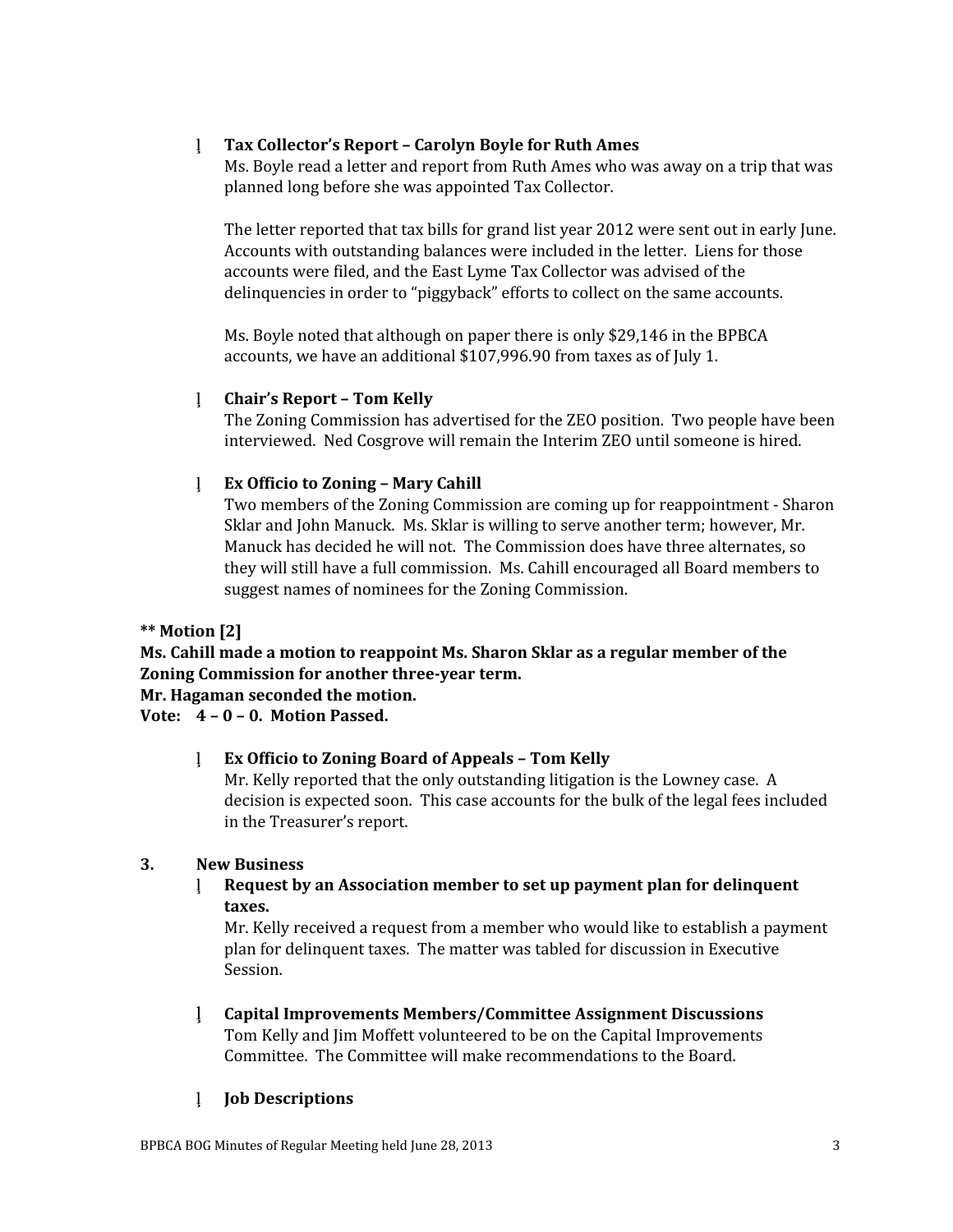The Board will review the job descriptions for the Tax Collector, Treasurer and Secretary.

## **Agenda Format**

In response to requests by some members, Ms. Cahill recommended that the agenda for Board meetings be restructured so that Member Comments take place toward the beginning of the meeting. She noted that most Town commissions and boards hold members comments in the beginning. The Black Point BOG meetings used to have Members Comments early in the meeting but moved them to later in the meeting because many of the concerns raised by members were addressed in the Association Manager's report. After discussion, it was agreed that the July  $19<sup>th</sup>$ meeting would have Member Comments follow approval of the minutes.

### **Audit**

Ms. Cahill suggested that a letter be sent to the auditor saying that the Board should not have to wait until May to be notified of the surplus for the previous fiscal year. The Treasurer submits her information to the auditor in August. We should be able to have the year-end surplus figure by our March budget meeting.

Ms. Boyle noted that the auditor may want to raise his fee. It may be a good time to consider other firms.

## **Reappointment of Association Manager**

Mr. Kelly stated that Tom Sheehan has been doing a fantastic job as Association Manager and requested that a motion made be reappointing Mr. Sheehan as Association Manager for the upcoming fiscal year.

#### **\*\* Motion [3]**

**Mr. Hagaman made a motion that Tom Sheehan be reappointed as Association Manager for the fiscal year 2013-14.**

## **Ms. Cahill seconded.**

**Vote: 4 – 0 – 0. Motion Passed.**

**4. Old Business** None

# **5. Communications (made available)**

The correspondence log is available to members for review. Members may contact the Secretary to make an appointment.

#### **6. Committee Reports** None

## **7. Public Comment**

Jane McLane, 24 Sea View Avenue, asked what the reason is for the drastic changes to the bottom of Sea View Avenue and Sea Crest Avenue. At the Board's request, Mr. Sheehan responded. Mr. Sheehan stated that the Sea Crest right of way experienced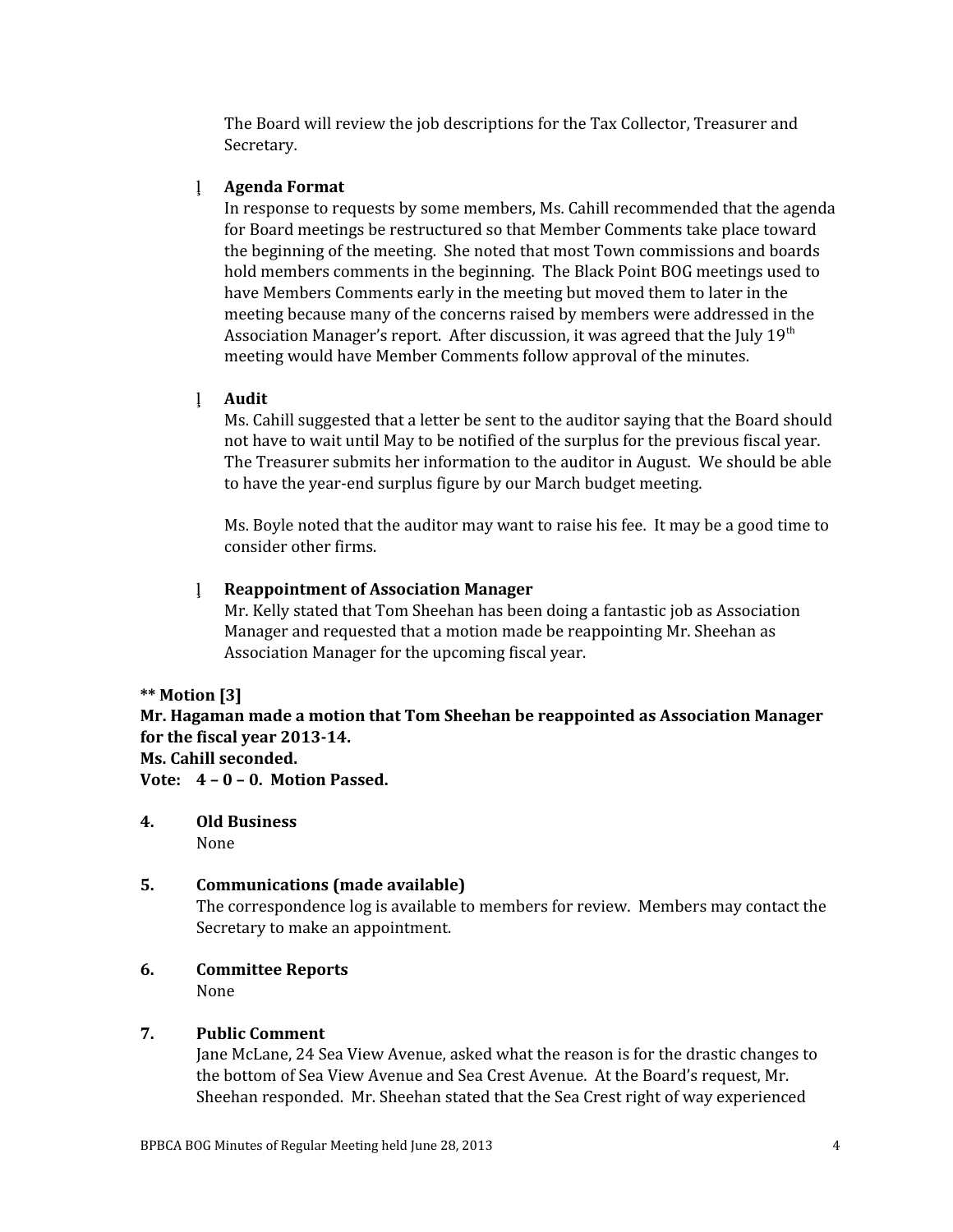major damage in Storm Sandy. The abutting property owner asked if he could repair the damage at his own expense with no claim to the property. He replaced the loom, cemented the rocks together and will return our benches to the property. The right of way is and will remain owned by the Association.

Regarding Sea View, boats were being parked to the left of the right of way, trailers would back up onto Sea View, and some trailers were even left there when people went out in their boats. Mr. Delmastro, an abutting property owner, offered to beautify the property at his own expense with no claim to the property. The improvements he made hinder parking in that area and save the Association the maintenance of mowing and trimming. Access to the boat launch is not hindered.

Both abutting property owners were willing to sign legal documents that clearly state the rights of way are Black Point property. We just need to send the letter every ten years. The improvements are making the rights of way more attractive and saved Black Point a significant amount of money. As an aside, the boat launch is open. The sign is still there because it is very heavy, but it will be removed.

Will Fountain, 31 Whitecap Road stated there is no tobacco use allowed at McCook Park or Hole in the Wall. It they instituted that rule, why can't we institute that rule? Mr. Fountain also wants to make sure rules are enforced equally. If someone was to circulate a petition for a no smoking rule on the beach, he would like a response from the Board before next year. If he sends a letter, he would like a reply. Beach Security stopped a boy and his grandfather from playing with a ball but did not tell someone else that he could not have a cooler on the beach.

Daniel Collins, 138 Old Black Point Road, sent an email to Ms. Cahill and Mr. Kelly regarding the non-maintenance of a strip of land that Black Point owns. The Town is requesting that Mr. Collins acquire a wetlands permit for improvements that he is doing. However, Mr. Collins needs the Board's involvement because Black Point owns of a piece of the property that he is improving. On the Town map it appears that Black Point owns more than a one-foot strip. Mr. Collins is making these improvements at his own expense and does not make any claim to the Black Point piece of the property. Mr. Kelly asked Mr. Collins to send the Board an email explaining exactly what he needs from the Board. Mr. Collins also mentioned that he and his wife work at Defender Industries. Defender Industries offers a safe boating and personal watercraft class. They contract someone to provide an eight-hour class for approximately \$60 per person. The class will be offered in the next four to six weeks.

Wendy Honiss-Bourget, One Osprey Road, recommended that the Board consider a different employment term for the Association Manager so it does not start at the busiest time of the year. She also expressed concern about the allowed fishing times. The new sign that has been installed allows fishing from 6:00 p.m. to 8:00 a.m. However, there is an existing sign that states that rights of way close at 9:00 p.m. It is her opinion that allowing fishing throughout the night causes a noise problem, could be a liability, and she feels personally threatened. Ms. Honiss-Bourget provided the Secretary with a copy of a letter that she would like copied and distributed to the Board.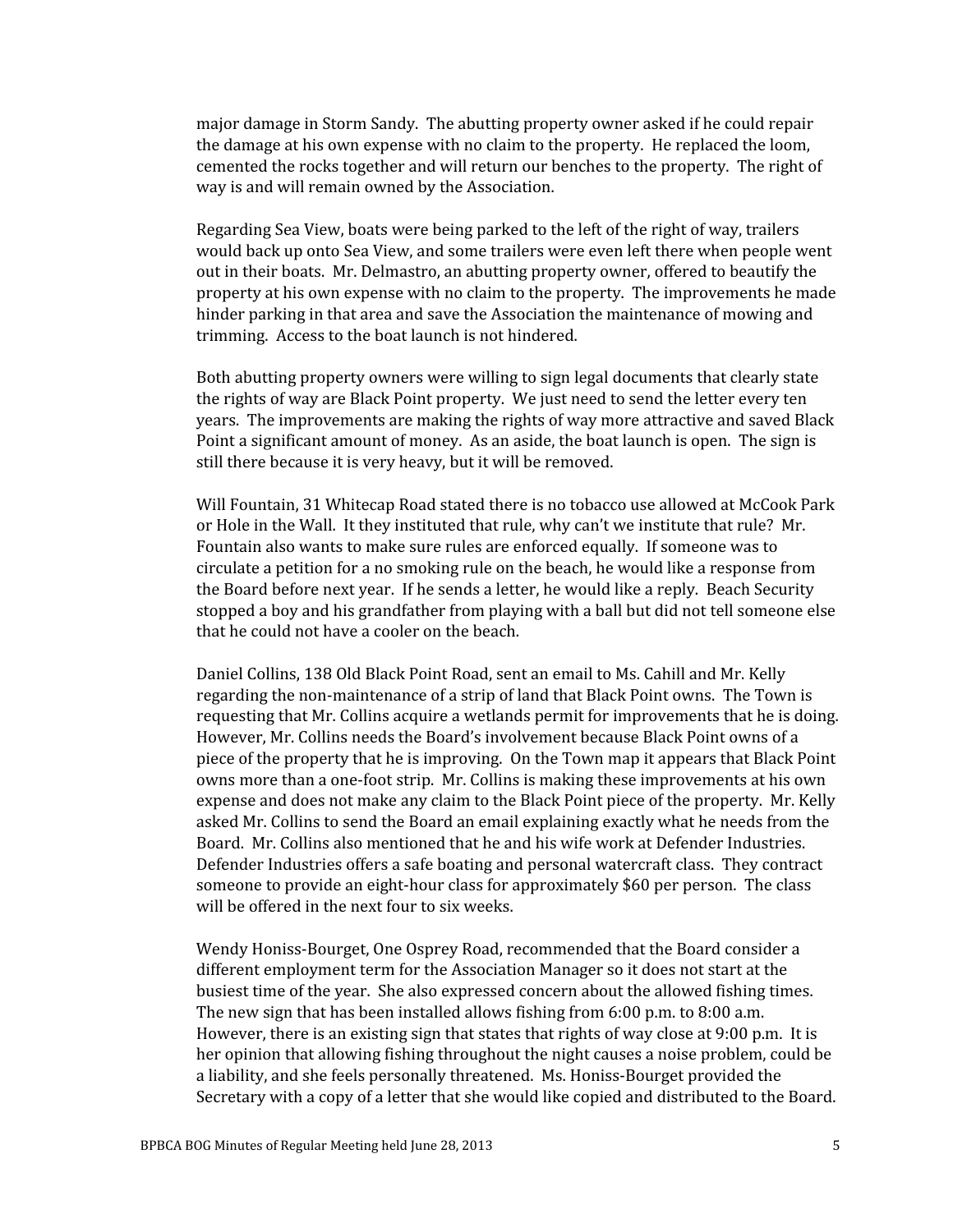She would like a response from the Board.

Cindy Fountain, 31 Whitecap Road, suggested that the Association compare fees and charges of propane companies other than Osterman. Ms. Boyle responded that Mr. Sheehan is in the process of doing that.

## **8. BOG Response**

None